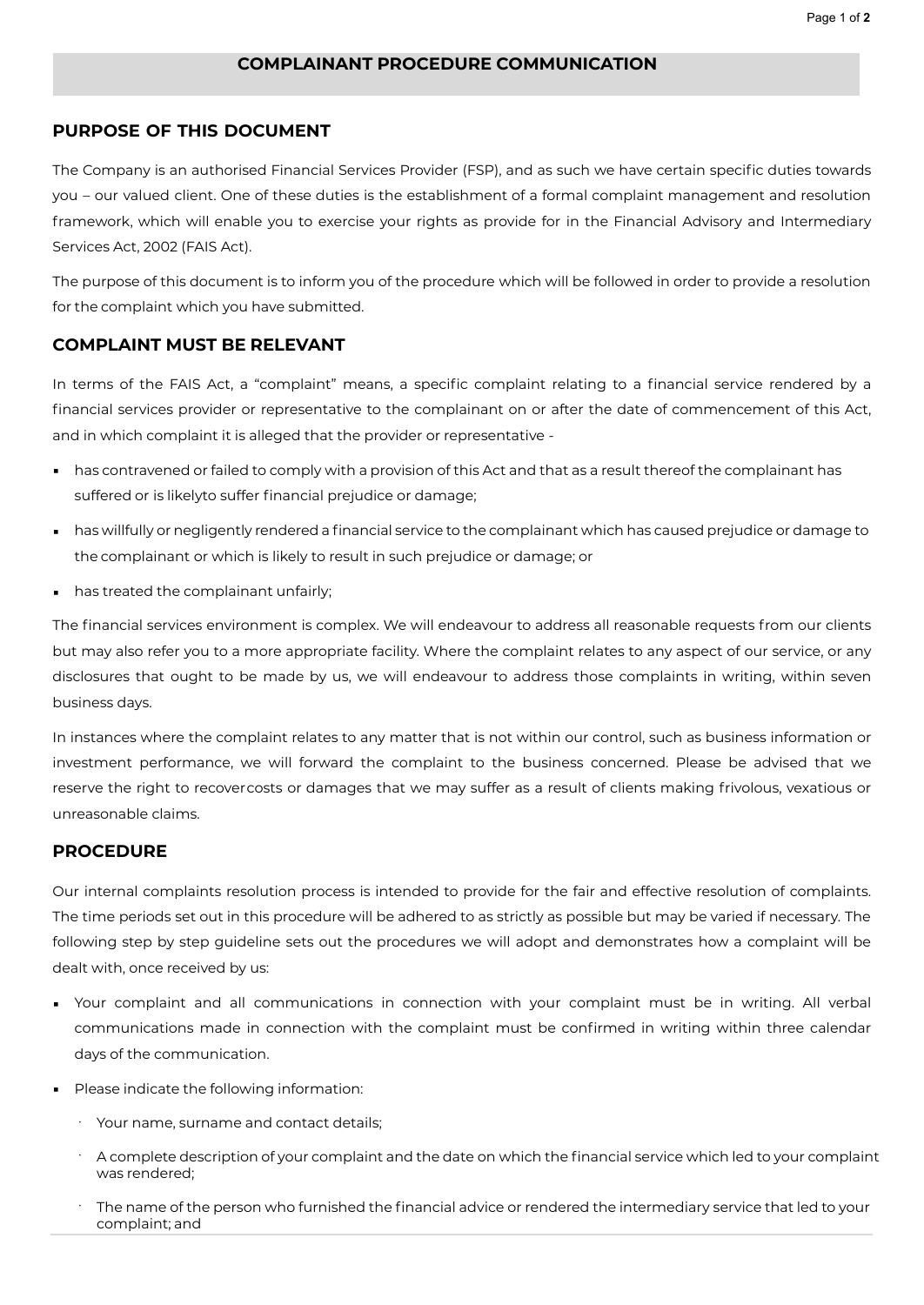- · How you would prefer to receive future communications regarding your complaint (i.e. via fax or e-mail).
- The complaint will be entered into our Complaints Register on the same day that it is made, and written confirmation of receipt willbe forwarded to you. We will keep record of the complaint and maintain such record for 5 years as required by legislation. Pleasetake into consideration that the method of communication chosen by you will determine how quickly we will respond to your complaint.
- The complaint will immediately be brought to the attention of the Key Individual of the FSP for allocation to a trained and skilled person who is able to properly respond to your complaint (i.e., the Complaint Dispute Facilitator.
- The complaint will be investigated, and we will revert to you with our preliminary findings **within 7 (seven) business days** from thedate of receipt of the complaint. In all instances we will revert back to you regarding the reason for our decision.
- The preliminary findings will be discussed with all internal parties concerned, and a proposed solution will be communicated to you within a **further 7 (seven) business days**. In all instances we will advise you of the reasons for our decisions.
- If you are not satisfied with our solution, you may refer the complaint to the COO regarding the Business. The COO may amend the solution or confirm it. Please be informed that certain decisions may have to be approved by the board of the FSP. In such a case we will communicate that fact to you, as well as the date on which a decision relating to your complaint will be made.
- If, after having referred the complaint to the COO, you are still not satisfied with the outcome, we will regard the complaint as being unsatisfactorily resolved. In such a case, you may approach the office of the Ombud for Financial Services Providers or take such other steps as may be advised by your legal representatives.
- The Ombud is appointed by the Financial Services Conduct Authority (the "FSCA") to act as an adjudicator in disputes between clients and financial services providers. The referral to the offices of the Ombud must be done in accordance with the provisions of section 27 of the FAIS Act and the rules promulgated in terms of that section.
- In instances where we have not been able to arrive at a resolution **within 6 (six) weeks** after you have submitted your complaint, the matter will automatically be referred to the Ombud. The Ombud acts independently and objectively and has jurisdiction in respect of complaints relating to intermediary services, which has arisen after 15 November 2002.
- You must, if you wish to refer the matter to the Ombud, do so **within 6 (six) months** from the date of the notice in which we inform you that we are unable to resolve your complaint to your satisfaction. The Ombud will not adjudicate in matters exceeding a value of R800 000.

| Compliance Officer | Key Individual | <b>COO</b>       |
|--------------------|----------------|------------------|
| Portia Feeke       | Jeffrey Miller | Rian Bothma      |
| (011) 262-6433     | (011) 262-6433 | $(011)$ 262-6433 |